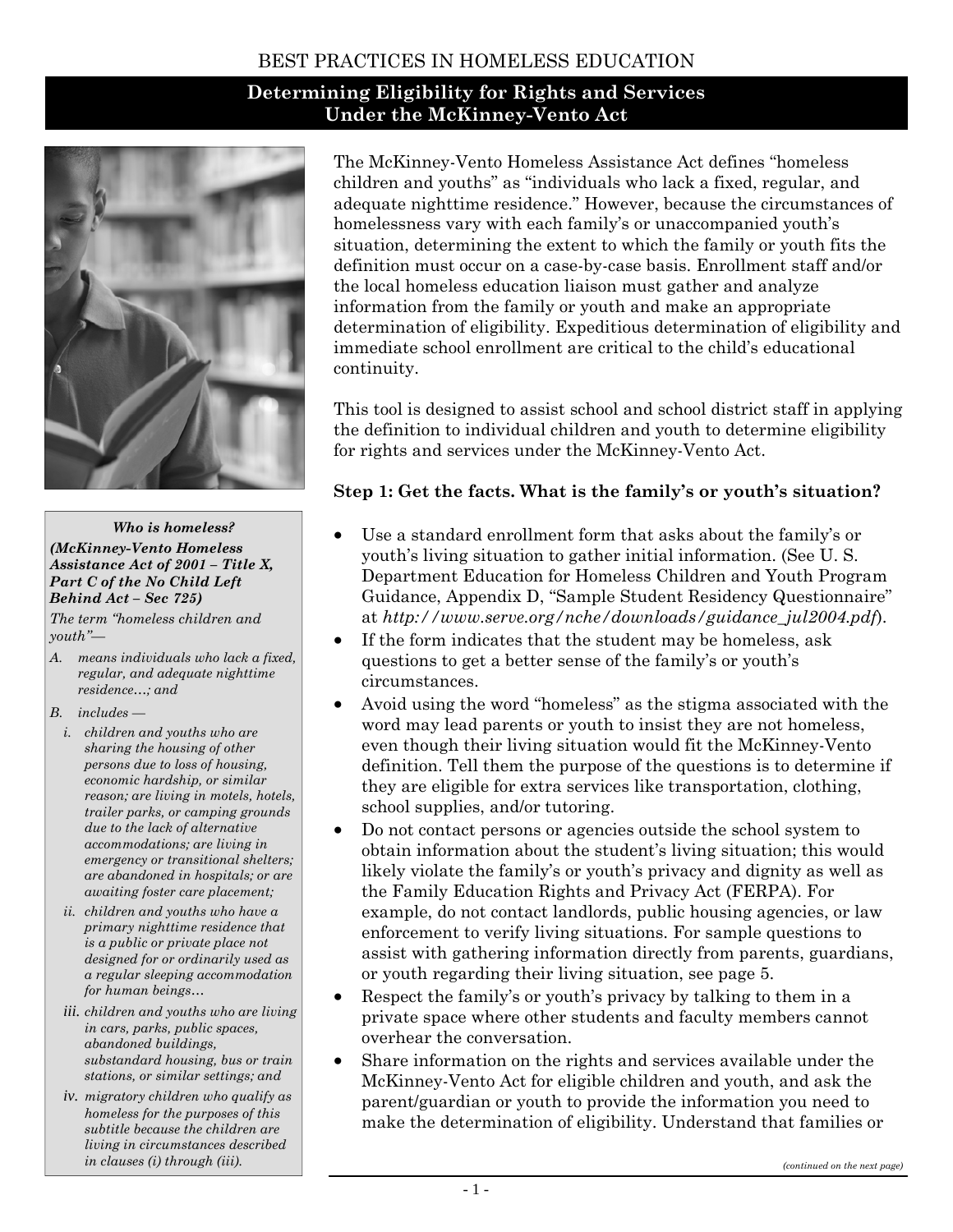youth may be hesitant to answer questions for various reasons that include a desire for privacy, concerns related to domestic violence, or fear of losing their children or housing; however, in most cases you will have enough information to make a determination.

Sample questions at the end of this document will assist you in obtaining information to make a determination of eligibility.

## **Step 2: Analyze the facts. Is the student eligible for McKinney-Vento services?**

To be eligible for services, the student must meet the Act's definition of homeless. The McKinney-Vento Act defines "homeless children and youths" as "individuals who lack a fixed, regular, and adequate nighttime residence." Lacking any one of these three conditions would make a child eligible. In other words, if the residence is not fixed, regular, **and** adequate, it is considered a homeless situation.

The law then lists several situations as specific examples of homelessness. Migrant children who are living in one of the described situations are included as well. The list of examples included in the definition is not exclusive; rather, it is meant to address some of the more common situations of homelessness.

Again, determining whether a particular child or youth fits the definition of homeless is a case-by-case analysis. The easiest way to make a determination of homelessness is to: (A) see if the student's situation fits into one of the specific examples of homelessness listed in the law; and if not, (B) consider if the student is in another situation that would fit the definition of homelessness by not meeting the fixed, regular, and adequate standard.

# IF THE RESIDENCE IS NOT FIXED, REGULAR, AND ADEQUATE,

IT IS CONSIDERED A HOMELESS SITUATION.

### **A. Does the child or youth's living situation fit into one of the specific examples of homelessness listed in the law?**

• Sharing the housing of other persons due to loss of housing, economic hardship, or a similar reason.

*"Sharing the housing of other persons…"* implies that the student is staying in another person's home. Some pertinent questions to help determine if this is the case would include:

- Does the student have any legal right to be in that home?
- Can the student be asked to leave at any time with no legal recourse?
- Is the living situation intended to be temporary or long-term?
- Did the student move into the home as an urgent measure to avoid being on the street or in another precarious situation?

*"…due to loss of housing..."* implies that the student has no personal housing available. Did the student or family lose their previous housing due to:

- An eviction or an inability to pay the rent or other bills?
- Destruction of or damage to the previous home?
- Abuse or neglect (such as in the case of a youth who leaves or is asked to leave the home)?
- Unhealthy conditions such as an inadequate physical environment, infestations, drug or alcohol abuse in the home, or domestic violence?
- The absence of a parent or guardian due to abandonment, the parent's or guardian's incarceration, or another reason?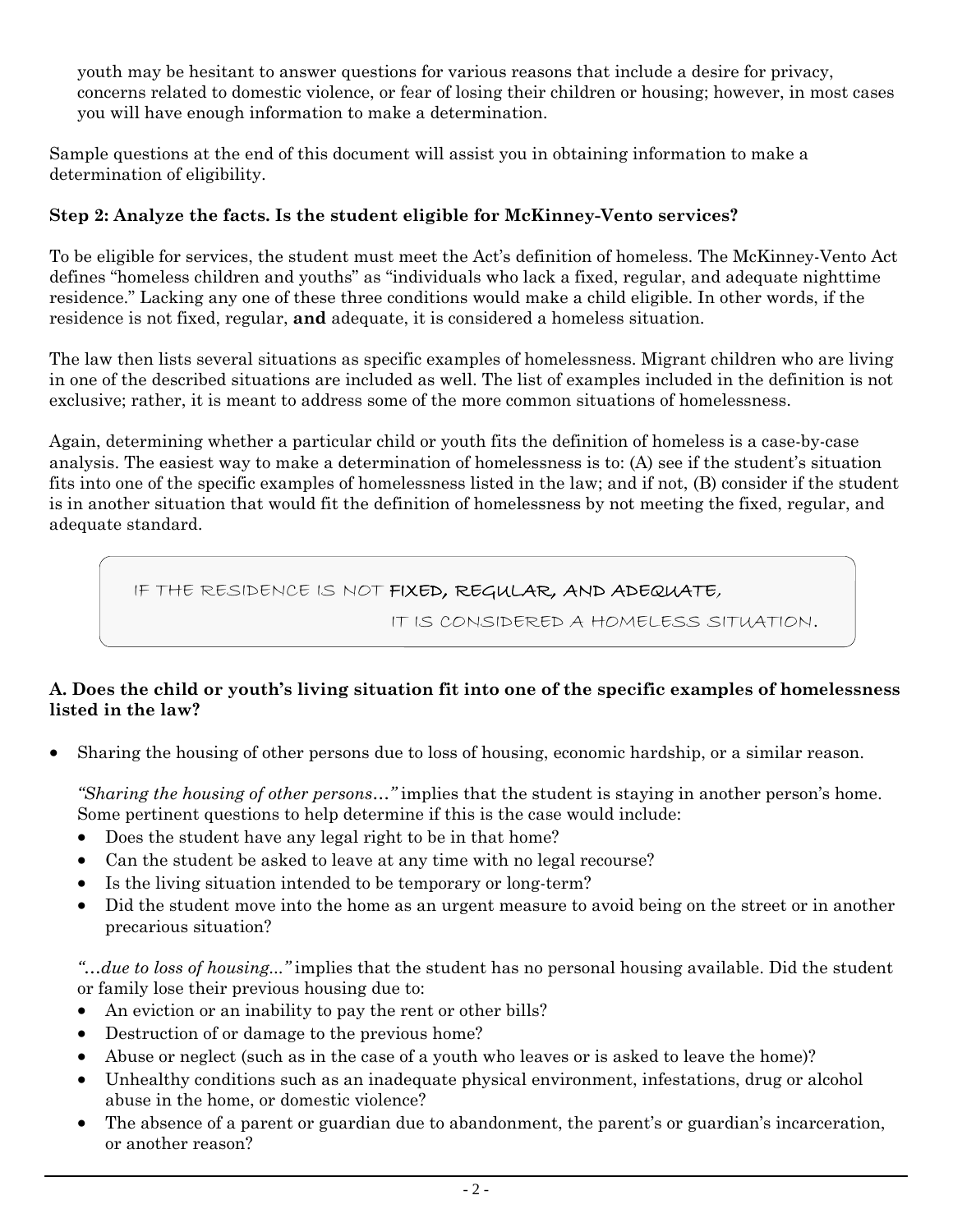*"…economic hardship …"* includes cases where limited financial resources have forced families or youth to leave personal residences and share housing due to an inability to pay rent and other bills. The way that the shared housing came about and the intention of the residents are significant. For example:

- If economic hardship such as an accident or illness, loss of employment, loss of public benefits, or condition of poverty forces families to share housing temporarily, the children and youth are eligible for McKinney-Vento services.
- A long-term, cooperative living arrangement among families or friends that is fixed, regular, and adequate should not be considered a homeless situation, even if the parties are living together to save money.
- Living in a motel, hotel, trailer park, or camping ground due to the lack of alternative adequate accommodations.

The phrase*"…due to the lack of alternative adequate accommodations"* can help determine whether these living situations should be considered homeless situations.

- Motels, hotels, and camping grounds will almost always be homeless situations, as they are rarely fixed, regular, and adequate; however, considering whether alternative adequate accommodations are available can help identify possible exceptions, such as a wealthy family living in a luxury hotel on a long-term basis when adequate alternatives are available to the family.
- In contrast, trailer parks often are fixed, regular, and adequate residences. Asking questions about the condition and size of the trailer, the number of people living there, the intended length of stay, and whether the family or youth has an adequate alternative will help determine if the student is eligible for McKinney-Vento services. (See the discussion of substandard housing below for more information.)
- Living in an emergency or transitional shelter.

Emergency or transitional shelters of all kinds, including youth shelters, domestic violence shelters, family shelters, transitional living programs, and supportive housing programs are homeless situations.

• Abandoned in a hospital.

A child or youth abandoned in the hospital is eligible for McKinney-Vento services.

• Awaiting foster care placement.

It is essential that state and local educational agencies collaborate with child welfare agencies, child welfare attorneys, and other community members to establish guidelines for determining if a student in the custody of child welfare is eligible for McKinney-Vento services. Such guidelines should consider the extent to which the student lacks a fixed, regular, and adequate nighttime residence (see Step 2B below). For example, foster homes, shelters, evaluation centers, and group homes that are intended to be emergency, interim, or short-term are unlikely to be fixed, regular, and adequate.

Several states have refined the definition of "awaiting foster care placement" on a state level. For example, the Tennessee Department of Children's Services, in consultation with the Tennessee Department of Education, has released a policy defining those students in state custody who are eligible for McKinney-Vento services to include students who are placed in emergency foster homes, emergency shelters, primary treatment centers, or other temporary, emergency placements. The policy is available at *http://www.serve.org/nche/forum/foster.php*.

Local liaisons should check with their State Education Agency to see if policies exist that clarify which stages of their state's child welfare process are included in the McKinney-Vento definition of "homeless".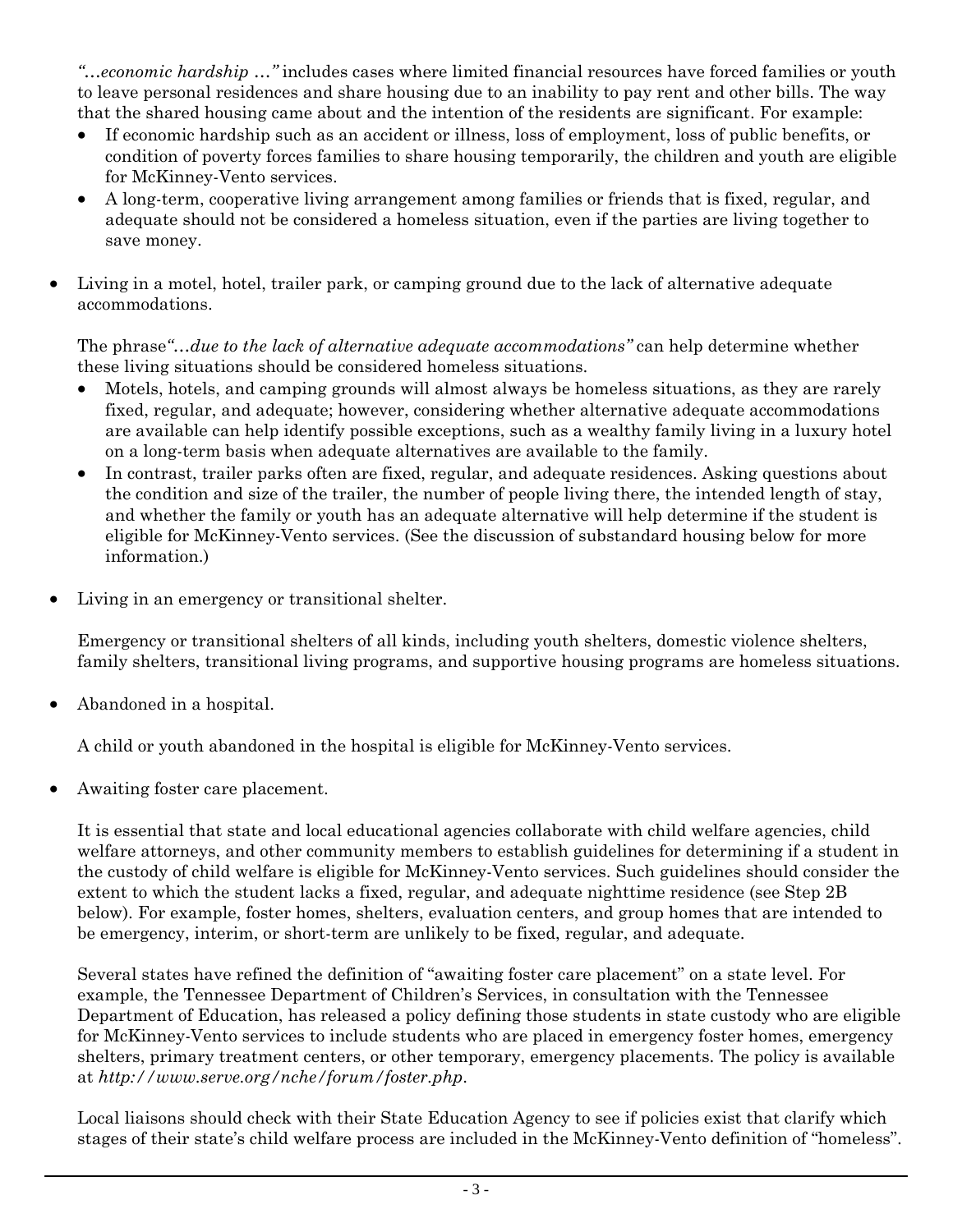• Living in a public or private place not designed for or ordinarily used as a regular sleeping accommodation for human beings.

Examples of some places that meet these criteria include a health clinic, an office, a public restroom, or an unfinished basement or attic.

• Living in a car, park, public space, abandoned building, substandard housing, bus or train station, or similar setting.

These specific examples are largely self-explanatory. In evaluating whether housing is "substandard," consider that substandard means "deviating from or falling short of a standard or norm" or "of a quality lower than that prescribed by law."1 Thus, determining if housing is substandard requires comparing the housing with community norms and the law, including a consideration of such factors as:

- Health and safety concerns
- Number of occupants per square foot
- Age of occupants
- State and local building codes



Local educational agencies may wish to collaborate with attorneys and other community members to establish guidelines incorporating state and local legal requirements and community standards.

#### **B. If the child's, family's, or youth's situation does not fit the examples provided in the definition, is the child or youth living in another type of situation that is not fixed, regular, and adequate?**

If the student does not fit any of the specific situations in Step 2A, he or she may still be eligible for McKinney-Vento services if the living situation is not fixed, regular, and adequate. Consider and apply the following definitions to the information gathered from the family or youth.

- Fixed
	- "Securely placed or fastened." "Not subject to change or fluctuation."2.
	- "A fixed residence is one that is stationary, permanent, and not subject to change."<sup>3</sup>.
	- "Inhabitant: One who, although he may not be a citizen, dwells or resides in a place permanently or has a fixed residence therein, as distinguished from an occasional lodger or visitor."4.
	- "Domicile: The place where a person has his true fixed permanent home and principal establishment, and to which place he has, whenever he is absent, the intention of returning, and from which he has no present intention of moving."5.
- Regular
	- "Normal, standard." "Constituted, conducted, or done in conformity with established or prescribed usages, rules, or discipline." "Recurring, attending, or functioning at fixed or uniform intervals."6.
	- "Consistent."7.

*(continued on the next page)* 

<sup>1</sup> *Merriam-Webster's Collegiate Dictionary*, Tenth Edition. 2 *Ibid.*

<sup>3</sup> Arizona, Massachusetts, and Michigan McKinney-Vento State Plans, 2002. 4 *Ballentine's Law Dictionary*, 3rd Edition. 5 *Ibid.*

*<sup>6</sup> Merriam-Webster's Collegiate Dictionary*, Tenth Edition. 7 *Ballentine's Law Dictionary*, 3rd Edition.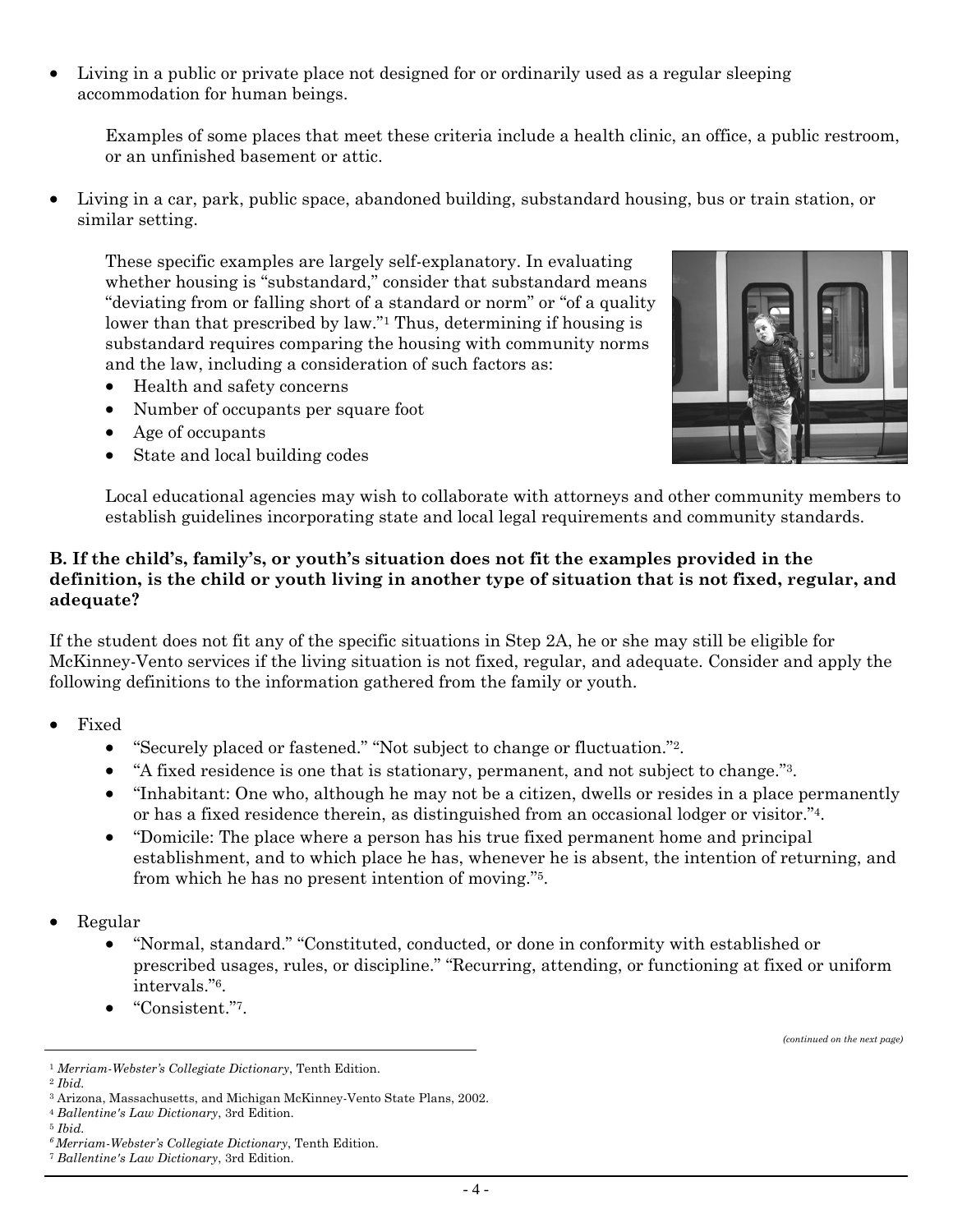- "A regular residence is one which is used on a regular (i.e., nightly) basis."8.
- "Habitual: By habit; constant; customary, accustomed, usual; common; ordinary; regular; familiar."9.
- Adequate
	- "Sufficient for a specific requirement." "Lawfully and reasonably sufficient."10.
	- "Fully sufficient; equal to what is required; lawfully and reasonably sufficient."<sup>11</sup>.
	- "An adequate residence is one that is sufficient for meeting both the physical and psychological needs typically met in home environments."12.

*(*Adapted from "Determining Homelessness by the Definition," National Law Center on Homelessness & Poverty, *http:// www.nlchp.org.)* 

# **Step 3: Get additional input.**

If you are still not sure if a student is eligible for McKinney-Vento services, consider the following resources:

- Contact your local homeless education liaison (if you are a school staff person).
- Contact your State Coordinator for Homeless Education.
- Post a question to the NCHE Homeless Education Listserv to solicit input from other homeless education practitioners. (Contact Beth Hartness at *bhartnes@serve.org* to learn how to join the listserv.)
- Call the NCHE Helpline at 800-308-2145.
- Contact other national homeless education partners (see below for contact information).

# **Sample Questions to Ask the Students or Parents for Information Gathering**

The following questions are designed to elicit information that is relevant for the McKinney-Vento definition of homeless; that is, to determine the extent to which the children and their families or the youth are living in a fixed, regular, and adequate living situation.

## Fixed ("A fixed residence is one that is stationary, permanent, and not subject to change."<sup>13</sup>)

- Is this a permanent arrangement or just temporary?
- Are you looking for another place to live?
- Do you plan to move out soon?
- Why are you staying in your current place?
- Where were you living right before this place? Why did you leave?
- Where would you go if you couldn't stay where you are?
- Are you staying with friends/relatives just for a little while?
- Did you and your friends/relatives decide to move in together and share a home and expenses for the long term? Or is this a temporary situation for you?
- Could your friends/relatives ask you to leave if they wanted to?
- Are you all sharing the home equally, or are you more like guests in the home?



<sup>8</sup> Arizona, Massachusetts, and Michigan McKinney-Vento State Plans, 2002.

*<sup>9</sup> Ballentine's Law Dictionary*, 3rd Edition.

*<sup>10</sup> Merriam-Webster's Collegiate Dictionary*, Tenth Edition.

<sup>&</sup>lt;sup>12</sup> Arizona, Massachusetts, and Michigan McKinney-Vento State Plans, 2002. <sup>13</sup> *Ibid.*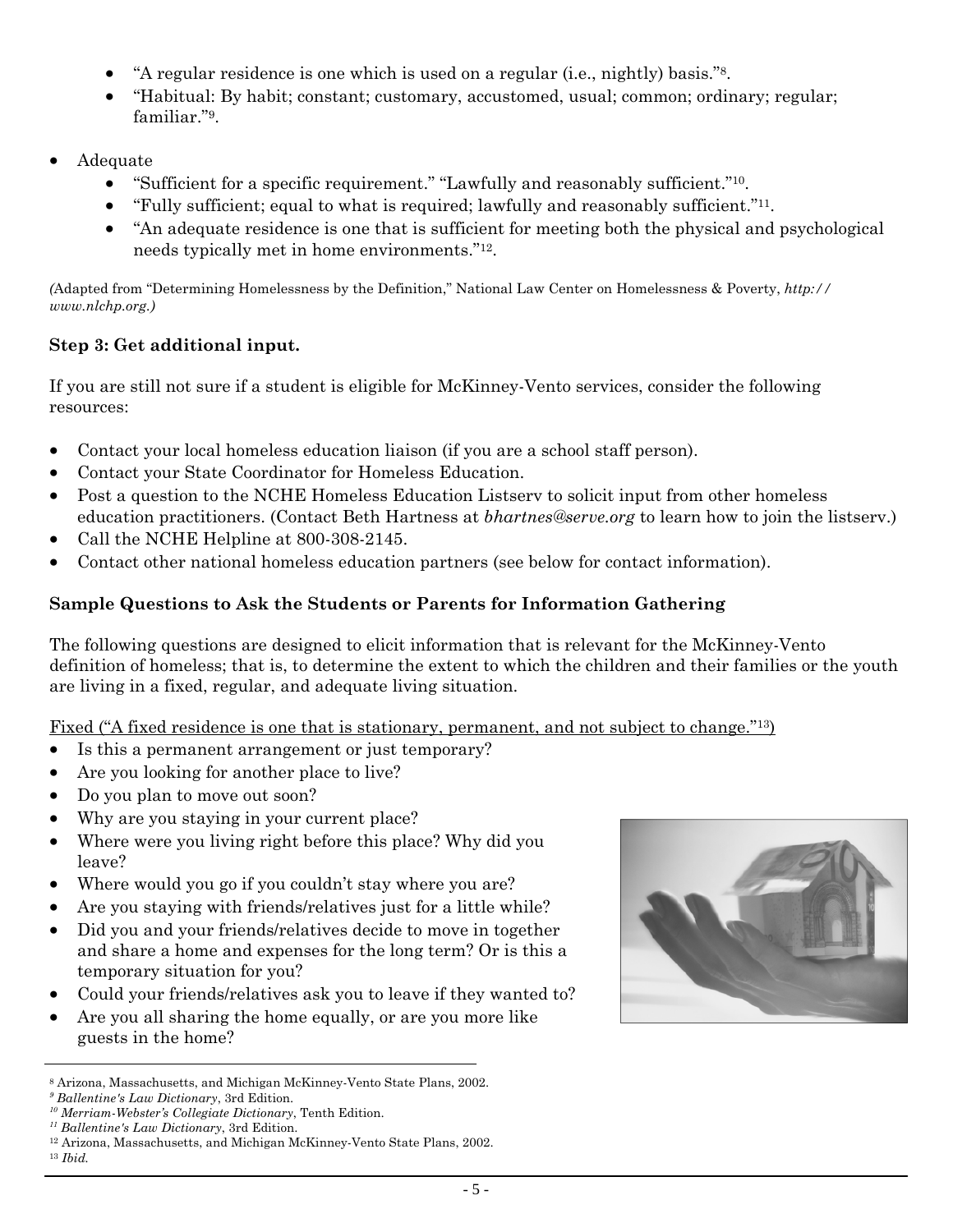Regular ("A regular residence is one that is used on a regular [i.e., nightly] basis."14)

- Do you stay in the same place every night?
- Do you have a key to the place where you are living?
- Do you move around a lot?
- How long have you been at that place? How long do you plan to stay?
- How long did you live in your last place?

Adequate ("An adequate residence is one that is sufficient for meeting both the physical and psychological needs typically met in home environments.15)

- How many people are living in the home? How many bedrooms/bathrooms does it have?
- Are you and your children sharing a room? How many people are staying in one room?
- Are you and your children sleeping in a bedroom, or a public area, like a dining room?
- Does the home have heat/electricity/running water?
- What condition is the home in? Does it keep out rain and wind? Is it safe? Is it warm and dry? Do the windows have glass panes?
- Can you come and go as you please?

## **If the child or youth is eligible, provide appropriate services.**

Determining eligibility is only the first step. Children and youth who are eligible for services may have different needs. They may have physical needs for clothing, uniforms, school supplies, free meals, and health care. They may have mental health needs. They may have academic needs. They may need transportation. Or they may need nothing more than the ability to enroll in school immediately without documents.

In determining the appropriate services for a particular child, youth, or family, consider what barriers to education can be removed by applying the McKinney-Vento Act and what is in the best interest of each child or youth. Also consider all the programs in the school district that can support children experiencing homelessness, especially Title I, 21<sup>st</sup> Century Learning Center programs, Even Start, Head Start, special education and related services, Section 504 services, drop-out prevention programs, and Safe Schools/Healthy Schools grants.



# **National Partners in Homeless Education**

National Association for the Education of Homeless Children and Youth (NAEHCY) *http://www.naehcy.org*

> National Center for Homeless Education (NCHE) *http://www.serve.org/nche*

National Law Center on Homelessness and Poverty (NLCHP) *http://www.nlchp.org*